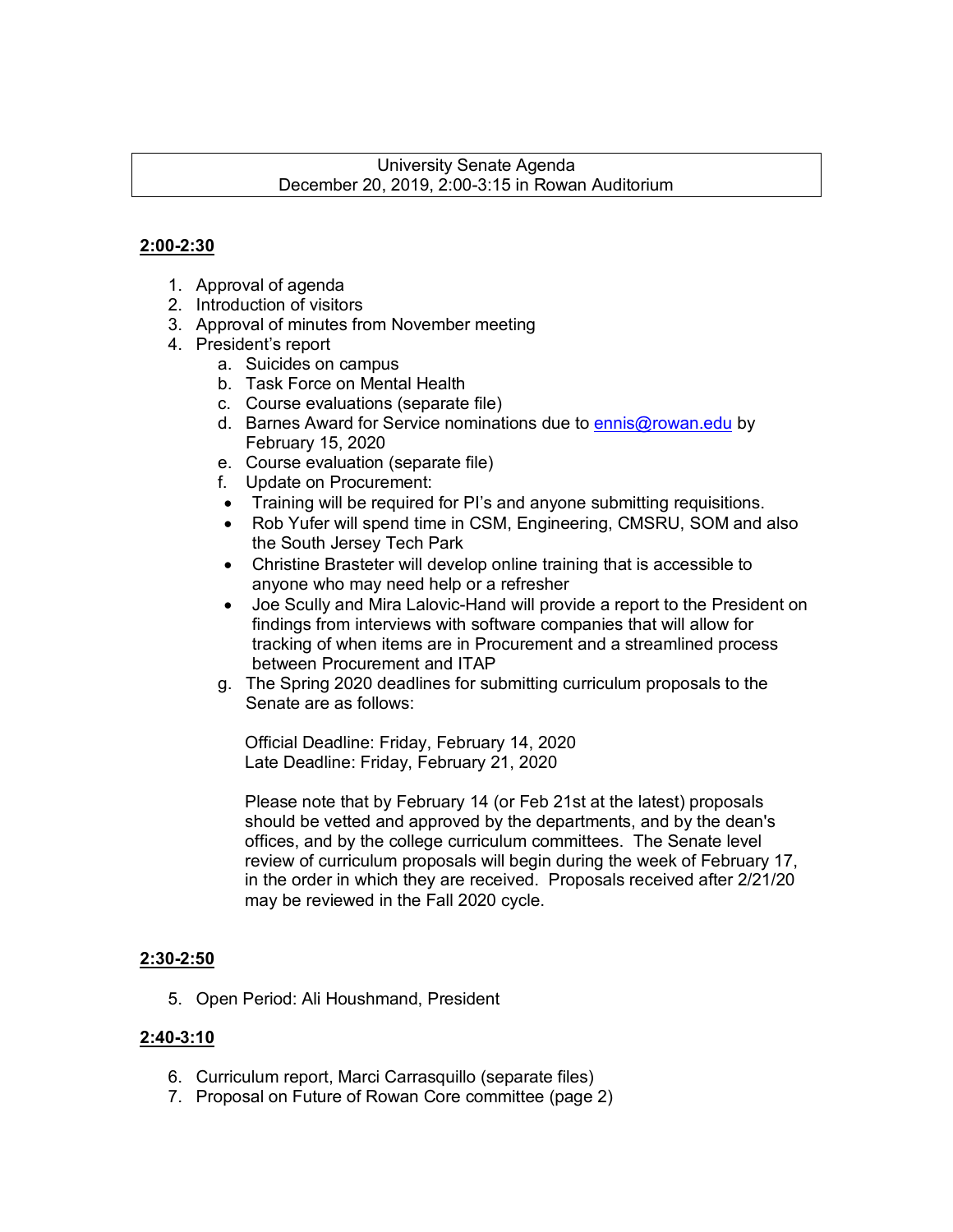8. Resolution to observe Indigenous People's Day (page 5)

### **3:10-3:15**

- 9. New and old business
- 10. Adjournment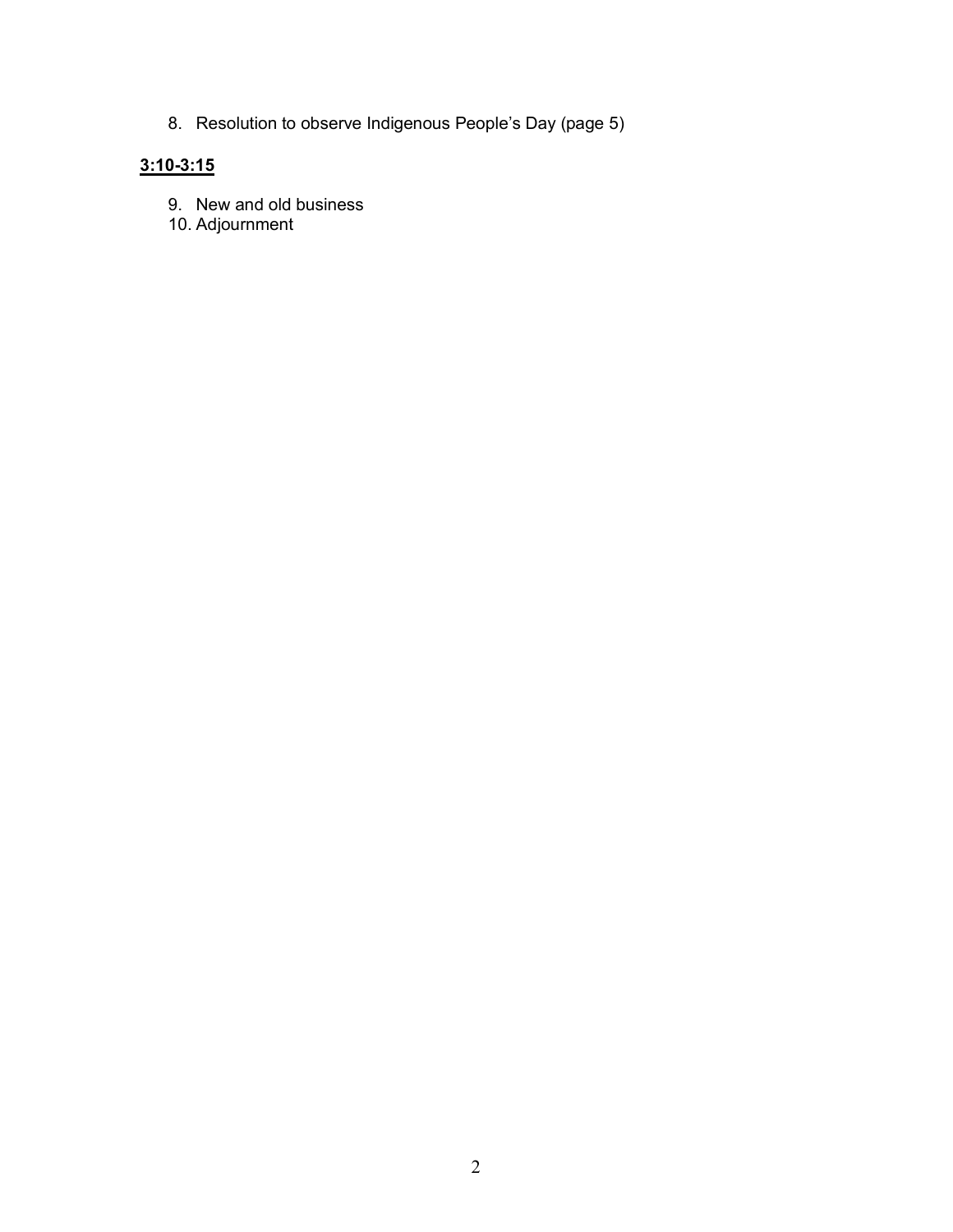# Proposal on the Future of the Rowan Core Committee

The Senate created the Rowan Core Committee to develop and then implement the Rowan Core general education model. Now that Rowan Core is running and the implementation tasks have (largely) been completed, it's time to consider the future of this committee. We propose the following two changes:

# (1) Return the curricular duties of the *Rowan Core Committee* to the *Senate Curriculum Committee*

*Rationale*: During the implementation phase, the *Rowan Core Committee* was tasked with designing the proposal process for adding courses to Rowan Core. The committee has also handled the review of submitted course proposals. This decision—to have the *Core Committee* handle these reviews, rather than the *Curriculum Committee*—was a practical necessity, as there were simply too many proposals to review in setting up Rowan Core.. Now that the pace of new course proposals has slowed, it makes sense to return the process to its natural home in the *Curriculum Committee*.

Starting in Fall 2020, the *Senate Curriculum Committee* will handle all proposals to create a brand new Rowan Core course, add a Rowan Core literacy to an existing course, or change the literacy of an existing course.

# (2) Merge the *Rowan Core* and the *Learning Outcomes and Assessment Committees* to form a new *Learning Assessment and Rowan Core Committee*

*Rationale*: As the pace of proposals for new Rowan Core courses has slowed, the Core Committee has increasingly focused on the assessment side of Rowan Core. Moreover, departments are beginning to use the Rowan Core outcomes for their own programmatic assessment. This assessment work overlaps in fruitful ways with the duties of the *Learning Outcomes and Assessment Committee*. A new, combined committee will be more efficient.

Starting in Fall 2020, a new *Learning Assessment and Rowan Core Committee* will replace the two separate committees. It will have the following responsibilities:

- Develop and approve changes to Rowan Core policy. (Significant changes will need Senate approval.)
- Coordinate with the *Senate Curriculum Committee* to ensure that proposals to create new Rowan Core courses include the information needed to begin managing and assessing these courses.
- Revise existing Rowan Core learning outcomes (or add new ones) as needed.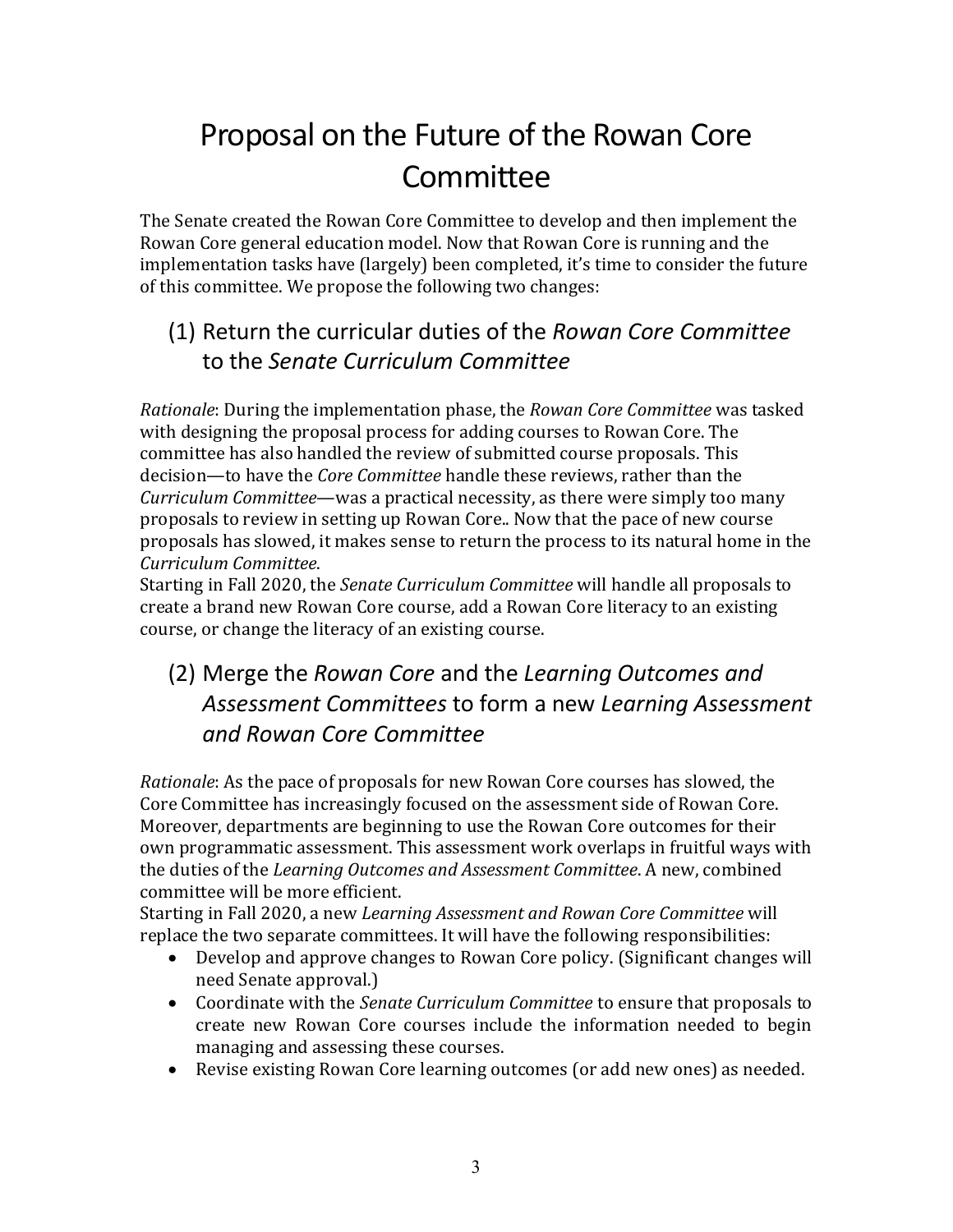- Communicate regularly with departments regarding Rowan Core policy, the status of Rowan Core courses, and assessment requirements.
- Manage the Rowan Core program in coordination with the *Director of Assessment* (e.g., maintaining a shared database with information on approved Rowan Core courses).
- Manage existing Rowan Core courses, including review of proposed changes to assessment plans (e.g., changes to assignments or exam questions).
- Periodic review of existing assessment plans for Rowan Core courses, ensuring that they remain relevant and follow best practices in assessment.
- Revoke courses from Rowan Core if departments fail to do the approved student assessment.
- Ongoing review of Rowan University's assessment principles and practices.
- Work with departments on programmatic assessment, including the review of proposals to use Rowan Core learning outcomes to assess program courses.
- Coordinate with the work of the *Director of Assessment*, including the systematic review and analysis of assessment data.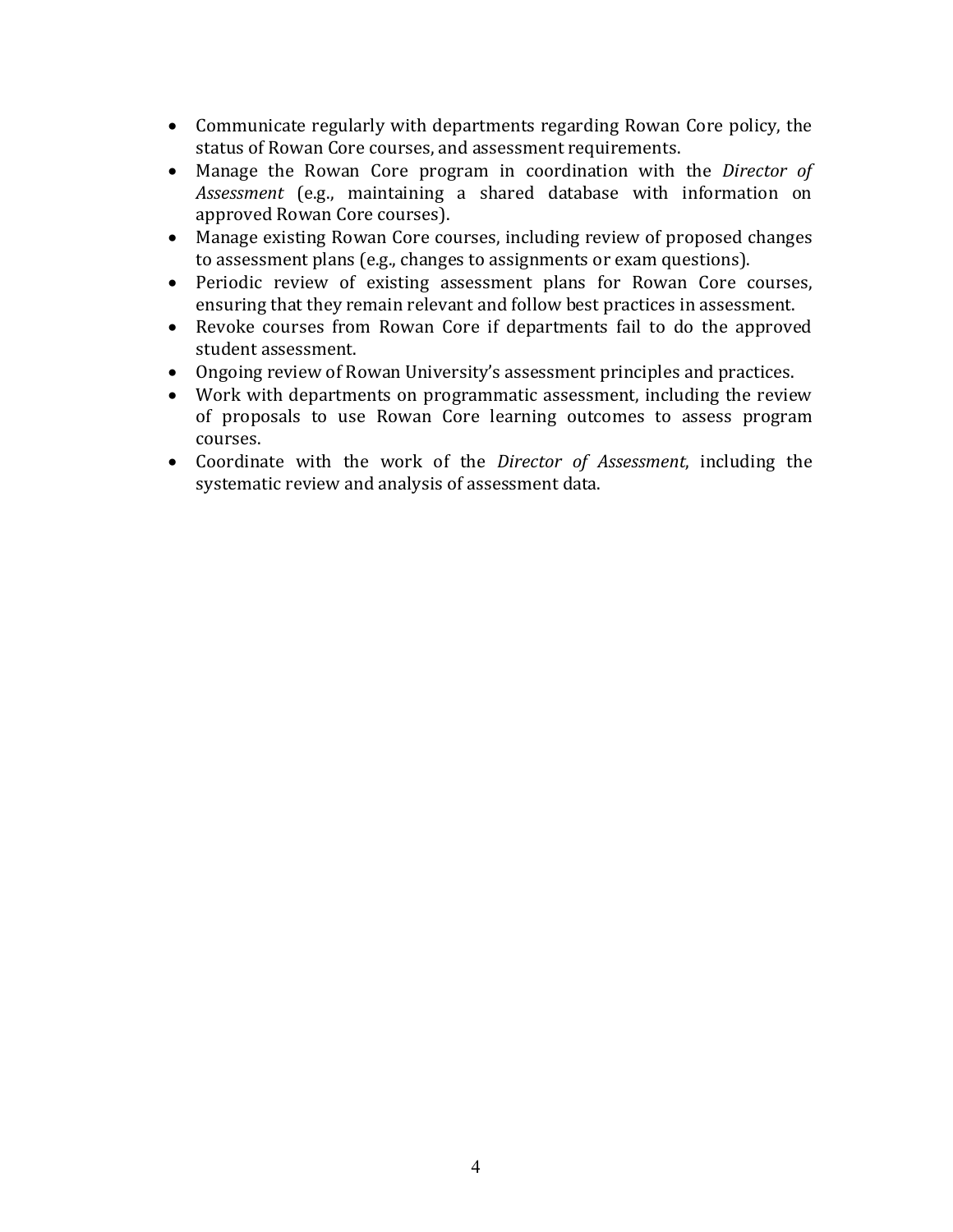#### **Resolution to Observe Indigenous People's Day at Rowan University**

A measure to recognize the second Monday in October as "Indigenous Peoples' Day" in all official communications and notifications at Rowan University to honor and celebrate indigenous people's history and culture in New Jersey and beyond.

#### **RESOLUTION**

**Whereas** "Indigenous Peoples' Day" was first introduced in 1977, by a delegation of Native Nations to the United Nations International Conference on Discrimination against Indigenous Populations in the Americas; and

**Whereas** the 116<sup>th</sup> Congress during its session, 10/11/2019, in a bipartisan effort in the House of Representatives, introduced H.Res.627, *Expressing support for the* designation of the second Monday in October as "Indigenous Peoples Day" to celebrate and honor indigenous peoples and their shared history and culture, and;

**Whereas** at the time of the European arrival in New Jersey, the land was occupied by 8,000 to 10,000 Native Americans known as the Lenni Lenape (meaning "original people"). These inhabitants, part of the Algonkian language group, came to be called the Delaware by the settlers; and

**Whereas** the reaffirmation of tribal nation status to the Nanticoke Lenni-Lenape and other indigenous nations in New Jersey by New Jersey Attorney General S. Gurbir Grenwal in 2018; and

**Whereas** the City of Princeton became the second local government in New Jersey and the first in the Philadelphia region to celebrate Indigenous Peoples Day; and

**Whereas** Rowan University espouses a responsibility to foster inclusivity, equity, and social justice for all people and opposes systemic practices that perpetuates oppression

**NOW, THEREFORE, BE IT RESOLVED** that the Rowan University Senate Diversity Committee formally requests that the university publicly and institutionally acknowledge the interconnectedness of humanity and cultural contributions of Indigenous Peoples of New Jersey and beyond, and does hereby resolve that on the second Monday of every year forthwith, as Indigenous Peoples' Day at Rowan University.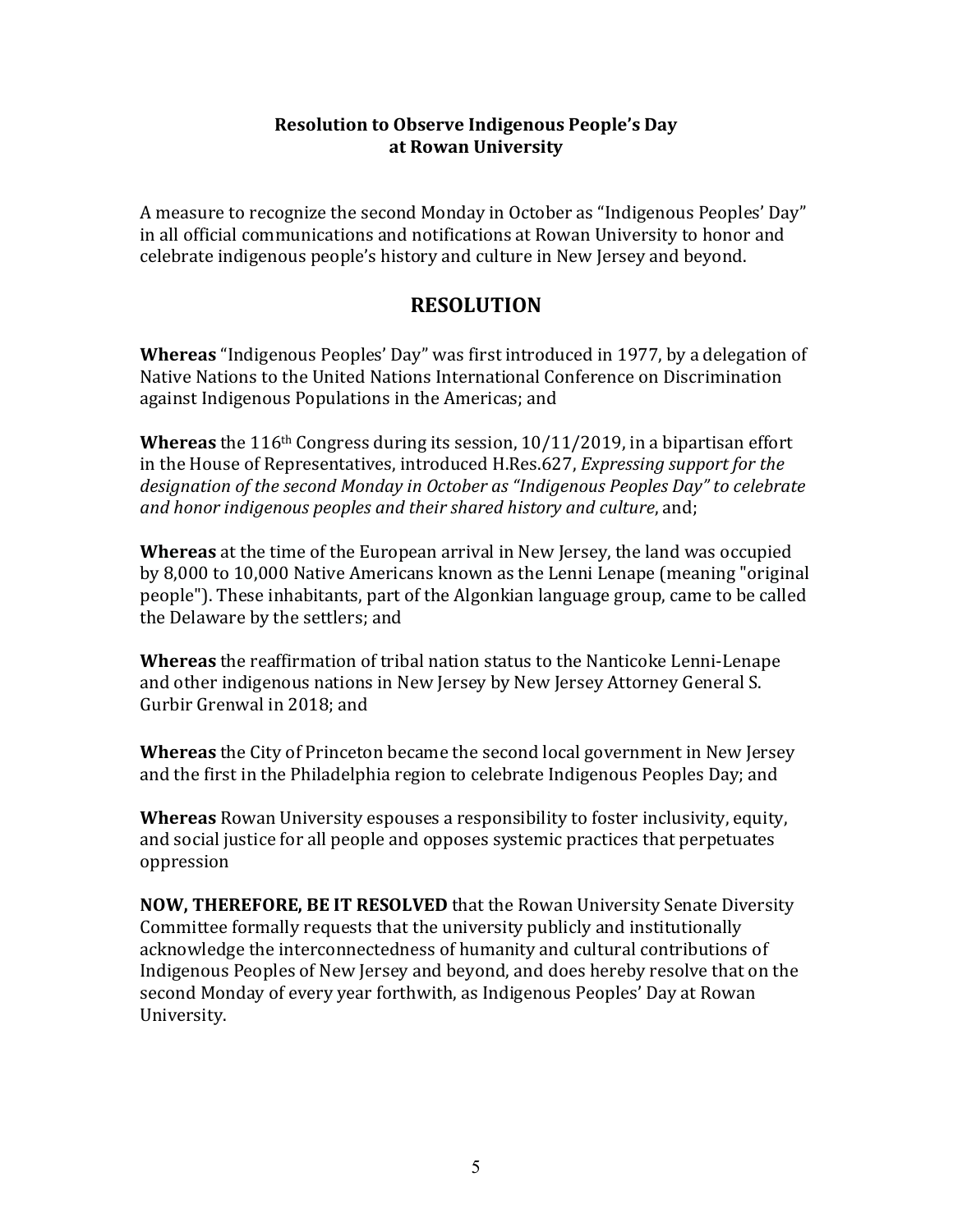#### **University Senate Minutes**

#### **November 15, 2019, 2:00-3:15 in Rowan Auditorium**

#### **2:00-2:30**

#### 1. Approval of agenda-**Motioned, Seconded, Approved**

- 2. Introduction of visitors-Erica Platt (STEAM), Charlie Wang (World Religions)
- 3. Approval of minutes from October meeting- **Motioned, Approved**
- 4. President's report
- a. Procurement

Bill has asked for feedback and stories on Procurement. Lots of stories about rejections an loopholes. VP of Research also having problems. Spoke to President Houshmand about issue. Joanne Connor will set up meeting with Joe Scully about this.

b. Update on Curriculum software

Many issued forwarded to Bill. Set up a group in IRT to see what we can do in house and what needs to be sent to OnBase.

#### *Q-Any progress on public database of proposal?*

*A-Yes, that is a top priority.*

c. Update on T&R and Promotion software

The Senate, Provost's Office, and IRT has serious doubts about whether the software will be functional, so they have decided not to implement it.

d. Update on Evaluation software

Number of questions in evaluation are nationally normed. Departments should rank these questions on importance. Training in February 2020.

*Q-Are we keeping the Banner Instrument? Are we merging them?*

*A-Yes, keeping Banner instrument. We will not merge them.*

*Q-Who will be doing the pilot?*

*A-Bill Freind and Bonnie Angelone* 

*Q-Who should attend the training?*

*A-We will work this out. We will do train the train meetings.*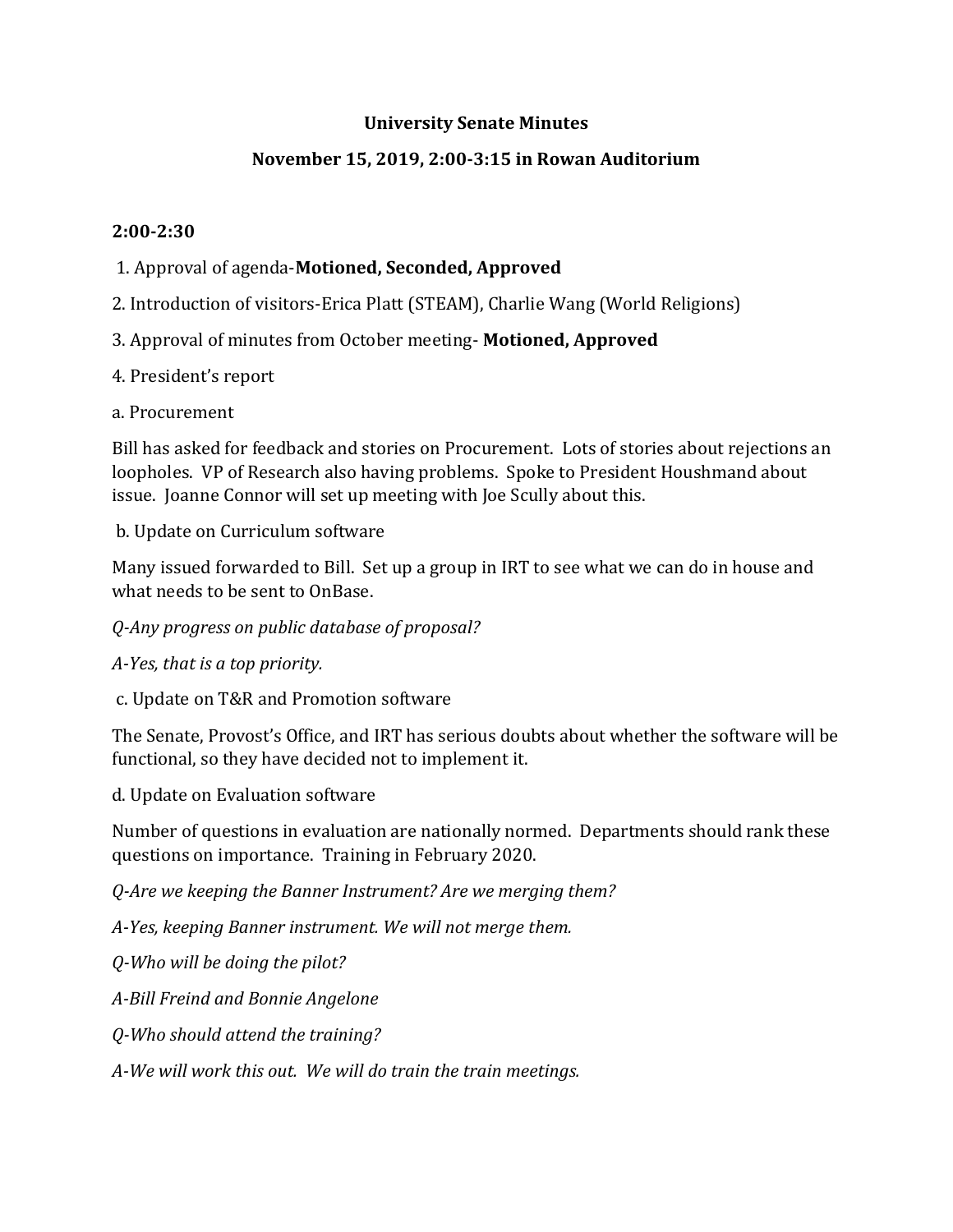e. Center for Academic Innovation Outside curriculum programs and programming

*Q-Who is in charge of the Center?*

*A- The Provost's Office, but faculty members will be involved.*

f. Mega-university

President Houshmand is looking to possibly acquire an online university and their programs.

The University is in talks with a few institutions.

g. Potential School of Veterinary Medicine

Very preliminary talks. Not likely to happen, as it is a huge financial commitment.

h. Ric and Jean Edelman donated 10 million for student scholarships in CCCA

i. Only people who have completed training should be completing I9s. Do not keep copies of SS #s, drivers' licenses, etc.

*Q-Why are academic units performing an HR function?*

*A-You can send people to HR, but completing them in the departments adds flexibility.*

j. Adopt-A-Family for Thanksgiving

Please give donations to Donna Ennis or Noranne Browne

k. Problems with T&R packets

Problems getting worse. Packets are not in good shape in some cases. Departments need to take control of the T & R process. Departments should come up with an internal process and draft procedure.

*Comment- In CSM, we have been told that we are not getting a letter directly from the Dean. The Dean states she is sending the letter directly to the Provost.* 

*Comment-I would hope that the Union wants something in the MOA about specifically what the evaluation process should be.*

*Comment-The MOA says we have the right to respond to each to each step/letter in the process.*

*Comment-Please let the Grievance Chair if you are not getting your letters.* 

l. Union negotiations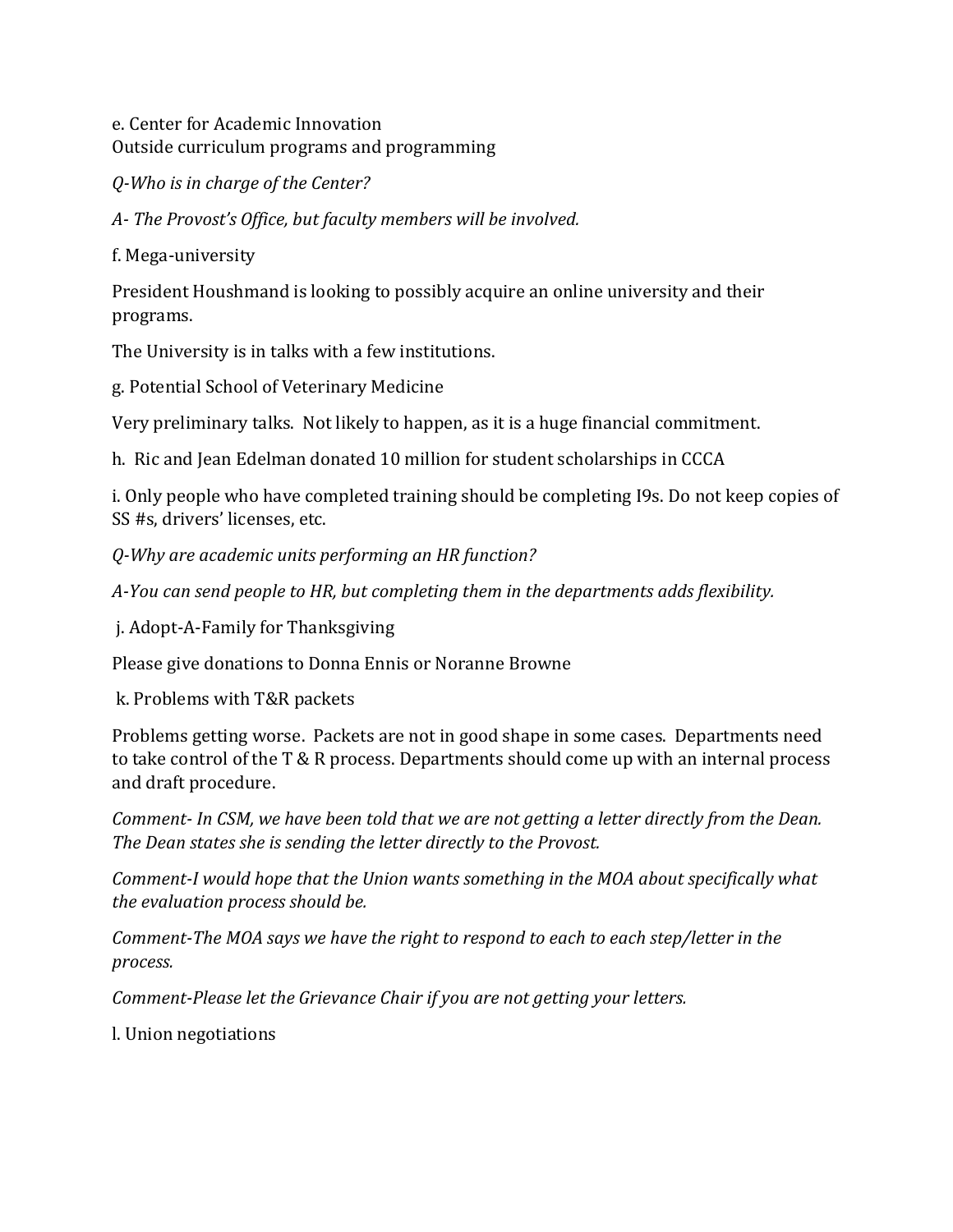Currently going on today. Trying to ensure protection for Lecturers. Trying to negotiate for back pay and COLA. State Day of Action on Wednesday 11/20/2019 (11am-1pm), Savitz Hall. There will be an outreach table. We will have document to sign.

Comment-Lori Block has been doing a great job organizing all these things and we want to thank her.

m. Barnes Award for Service Applications due to ennis@rowan.edu by February 15, 2020

n. Issues with student evaluations:

https://www.asanet.org/sites/default/files/asa\_statement\_on\_student\_evaluations\_of \_teaching\_sept52019.pdf

https://www.insidehighered.com/news/2019/09/10/sociologists-and-more-dozenotherprofessional-groups-speak-out-against-student https://ocufa.on.ca/assets/OCUFA-SQCT-Report.pdf

*Q-Does the Senate or the AFT have a stand on this data?*

*A-We are required to use a teaching evaluation.*

*Comment-Suggestion of putting together a working committee to determine the impact of the numbers, improving the narrative portion, improving the peer assessment portion*

*Comment- This is the reason T & R packets have been getting longer and longer*

# **2:30-2:40**

5. Kha Sadler, Counselor and Assistant Director of ASCEND, on U Good Fam?

Fostering and Advancing Mental Health and Emotional Well-being among Students of Color

Monthly student dialogues (started Fall 2018). Originated as a means to support, address, increase access, inclusivity, and receptivity to mental health services, and help meet the needs of a racially and ethnically diverse students within the Rowan Community.

*Q-Do we have safe space signs for students of color?*

*A-You may have interest in being a liaison. We have U Good FAM stickers for doors.* 

# **2:40-3:10**

6. Curriculum report, Marci Carrasquillo (separate files)

5249806 "Creation of a New School of Graduate Studies"

### **Motion(for second reading) to move vote to December Senate Meeting-Motioned, Approved**

*Q-Will the proposal for the Professional Studies School be ready at the same time?*